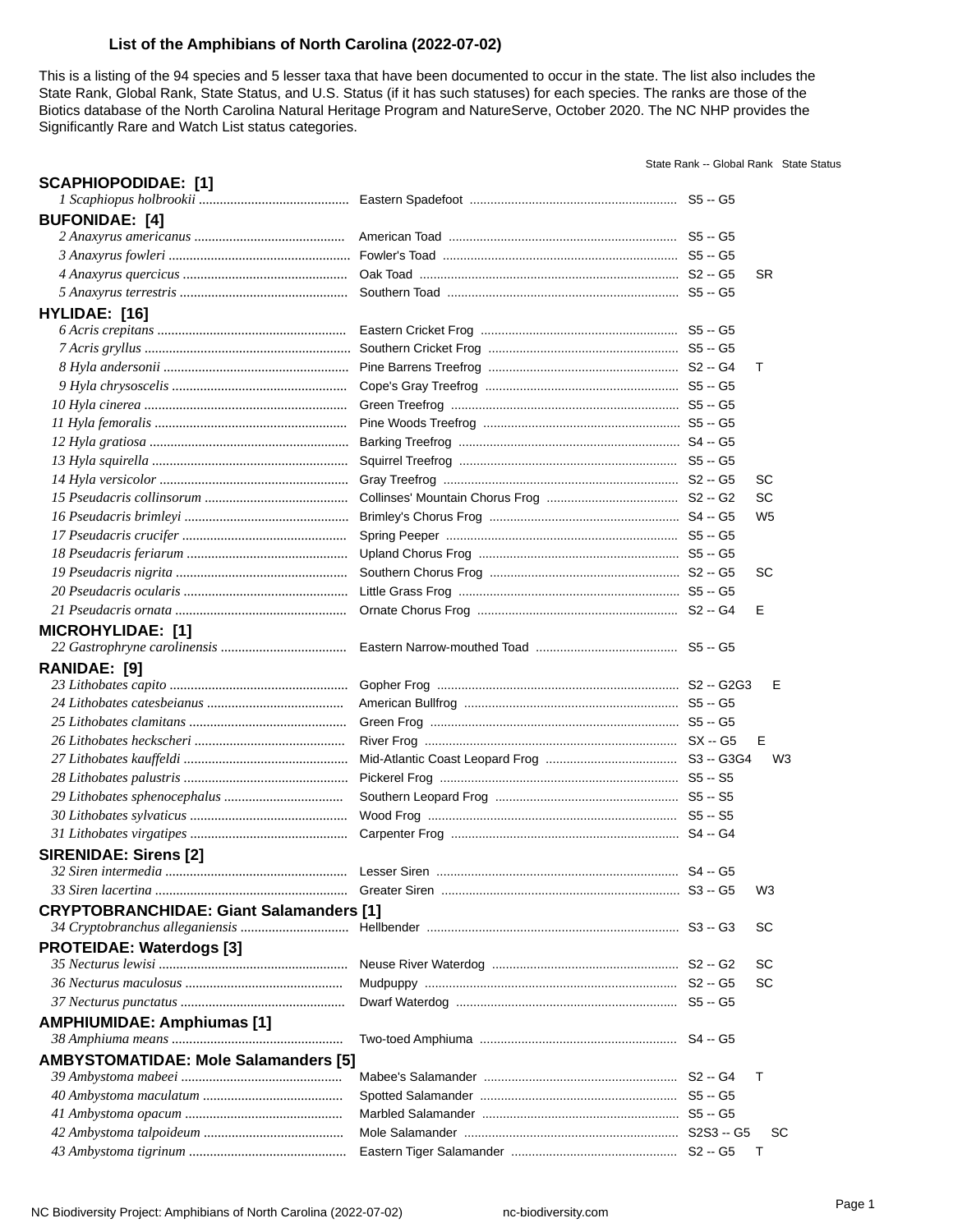# **SALAMANDRIDAE: Newts [3]**  *44 Notophthalmus viridescens ...................................* Eastern Newt ..................................................................... S5 -- G5 *45 Notophthalmus viridescens viridescens ................* Red-spotted Newt ............................................................. S5 -- G5T5 *46 Notophthalmus viridescens dorsalis .....................* Broken-striped Newt .......................................................... S5 -- G5T5 **PLETHODONTIDAE: [54]**  *47 Aneides aeneus ....................................................* Green Salamander ............................................................ S2S3 -- G3G4 T *48 Aneides caryaensis ...............................................* Hickory Nut Gorge Green Salamander ............................. S1 -- G1 E *49 Desmognathus aeneus .........................................* Seepage Salamander ....................................................... S3 -- G3G4 W2 *50 Desmognathus auriculatus ...................................* Southern Dusky Salamander ............................................ S5 -- G4 *51 Desmognathus carolinensis ..................................* Carolina Mountain Dusky Salamander .............................. S3S4 -- G4 *52 Desmognathus conanti .........................................* Spotted Dusky Salamander .............................................. S4 -- G5 *53 Desmognathus folkertsi ........................................* Dwarf Black-bellied Salamander ....................................... S1 -- G2G3 SC *54 Desmognathus fuscus ..........................................* Northern Dusky Salamander ............................................. S5 -- G5 *55 Desmognathus imitator .........................................* Imitator Salamander .......................................................... S3 -- G3G4 W2 *56 Desmognathus marmoratus ..................................* Shovel-nosed Salamander ................................................ S4 -- G4 *57 Desmognathus monticola .....................................* Seal Salamander ............................................................... S5 -- G5 *58 Desmognathus ocoee ...........................................* Ocoee Salamander ........................................................... S4 -- G5 *59 Desmognathus orestes .........................................* Blue Ridge Dusky Salamander ......................................... S3S4 -- G4 *60 Desmognathus organi ...........................................* Northern Pygmy Salamander ............................................ S2S3 -- G3 SR *61 Desmognathus quadramaculatus .........................* Black-bellied Salamander ................................................. S5 -- G5 *62 Desmognathus santeetlah ....................................* Santeetlah Dusky Salamander .......................................... S3S4 -- G3G4Q W2 *63 Desmognathus wrighti ..........................................* Pygmy Salamander ........................................................... S3 -- G3 SR *64 Eurycea arenicola .................................................* Carolina Sandhills Salamander ......................................... S3 -- G3?Q W3 *65 Eurycea chamberlaini ...........................................* Chamberlain's Dwarf Salamander ..................................... S4 -- G4 *66 Eurycea cirrigera ...................................................* Southern Two-lined Salamander ....................................... S5 -- G5 *67 Eurycea guttolineata .............................................* Three-lined Salamander .................................................... S5 -- G5 *68 Eurycea junaluska .................................................* Junaluska Salamander ...................................................... S1 -- G2G3 T *69 Eurycea longicauda ..............................................* Long-tailed Salamander .................................................... S1S2 -- G5 T *70 Eurycea quadridigitata ..........................................* Southern Dwarf Salamander ............................................. S1 -- G5 SC *71 Eurycea wilderae ..................................................* Blue Ridge Two-lined Salamander .................................... S5 -- G5 *72 Gyrinophilus porphyriticus .....................................* Spring Salamander ........................................................... S5 -- G5 *73 Hemidactylium scutatum .......................................* Four-toed Salamander ...................................................... S3 -- G5 SC *74 Plethodon amplus .................................................* Blue Ridge Gray-cheeked Salamander ............................. S1 -- G2 SR *75 Plethodon aureolus ...............................................* Tellico Salamander ............................................................ S2 -- G2G3 SR *76 Plethodon chattahoochee .....................................* Chattahoochee Slimy Salamander .................................... S1 -- G3 SR *77 Plethodon cheoah .................................................* Cheoah Bald Salamander ................................................. S1 -- G1G2 SR *78 Plethodon chlorobryonis .......................................* Atlantic Coast Slimy Salamander ...................................... S5 -- G5 *79 Plethodon cinereus ...............................................* Eastern Red-backed Salamander ..................................... S5 -- G5 *80 Plethodon cylindraceus .........................................* White-spotted Slimy Salamander ...................................... S5 -- G5 *81 Plethodon glutinosus .............................................* Northern Slimy Salamander .............................................. SU -- G5 W4 *82 Plethodon jacksoni ................................................* Blacksburg Salamander .................................................... S2 -- GNR T *83 Plethodon jordani ..................................................* Red-cheeked Salamander ................................................ S3 -- G4 W3 *84 Plethodon meridianus ...........................................* South Mountain Gray-cheeked Salamander ..................... S1 -- G2 SR *85 Plethodon metcalfi ................................................* Southern Gray-cheeked Salamander ................................ S5 -- G4 *86 Plethodon montanus .............................................* Northern Gray-cheeked Salamander ................................ S5 -- G4 *87 Plethodon richmondi .............................................* Southern Ravine Salamander ........................................... S3 -- G5 W2 *88 Plethodon serratus ................................................* Southern Red-backed Salamander ................................... S4 -- G5 *89 Plethodon shermani ..............................................* Red-legged Salamander ................................................... S3S4 -- G3 W2 *90 Plethodon teyahalee .............................................* Southern Appalachian Salamander ................................... S4 -- G4 *91 Plethodon ventralis ...............................................* Southern Zigzag Salamander ........................................... S2 -- G4 SC *92 Plethodon welleri ...................................................* Weller's Salamander ......................................................... S2 -- G3 SC *93 Plethodon yonahlossee .........................................* Yonahlossee Salamander ................................................. S4 -- G4 *94 Plethodon yonahlossee population 1 ....................* Crevice Salamander .......................................................... S2 -- G4T1T2Q SC *95 Stereochilus marginatus .......................................* Many-lined Salamander .................................................... S3S4 -- G5 W5 *96 Pseudotriton montanus .........................................* Mud Salamander ............................................................... S5 -- G5 *97 Pseudotriton ruber ................................................* Red Salamander ............................................................... S5 -- G5 *98 Pseudotriton ruber ruber .......................................* Northern Red Salamander ................................................ SNR -- G5T5 *99 Pseudotriton ruber nitidus .....................................* Blue Ridge Red Salamander ............................................. SNR -- G5T3 *100 Pseudotriton ruber schencki .................................* Black-chinned Red Salamander ........................................ SNR -- G5T3